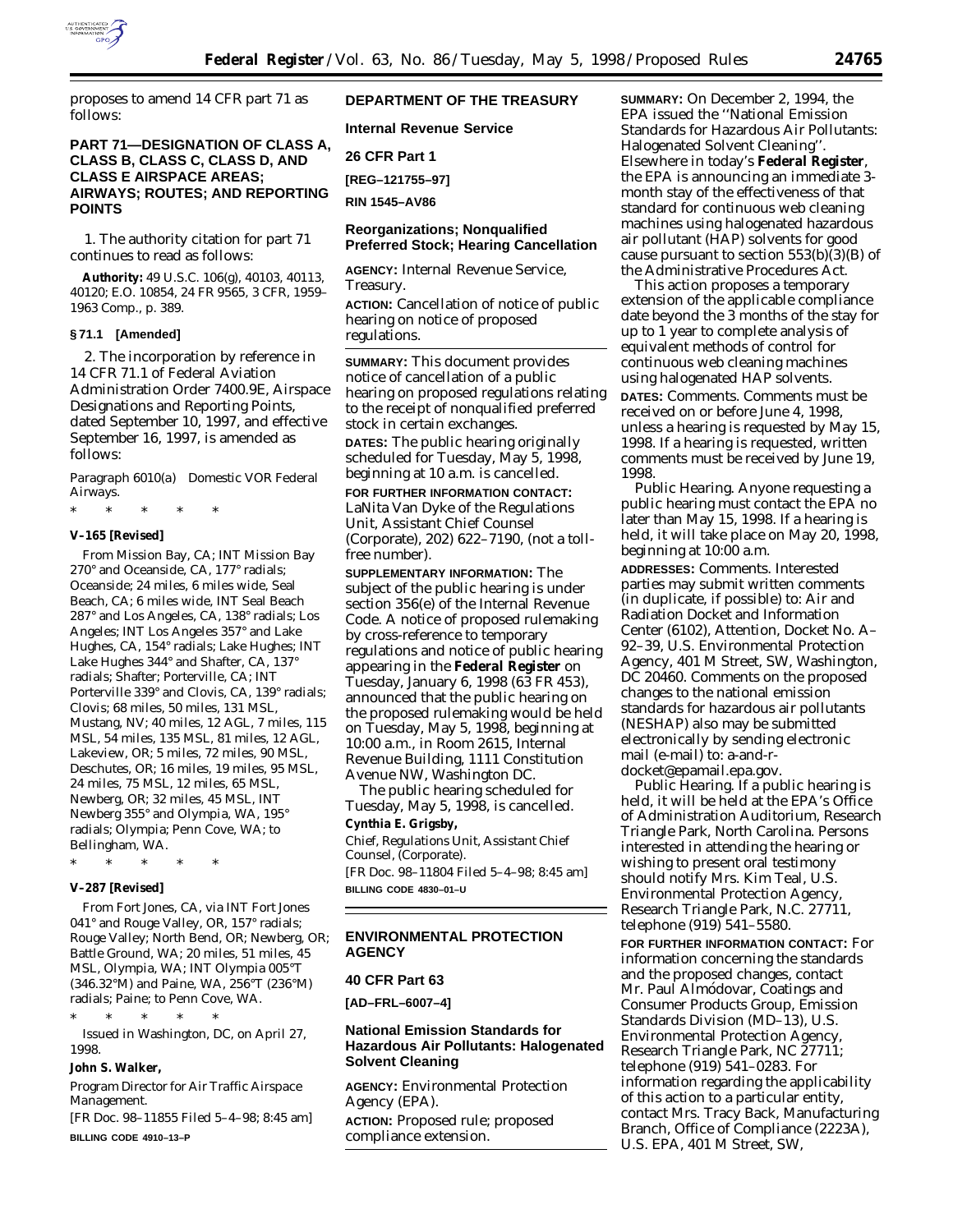Washington, DC 20460; telephone (202) 564–7076.

# **SUPPLEMENTARY INFORMATION:**

## **Electronic Comment Submission**

Electronic comments must be submitted as an ASCII file avoiding the use of special characters and any form of encryption. Comments also will be accepted on diskette in WordPerfect 5.1 or ASCII file format. All comments in electronic form must be identified by the docket number A–92–39. No confidential business information should be submitted through e-mail. Electronic comments may be filed online at many Federal Depository Libraries.

### **Regulated Entities**

Entities potentially regulated by this action are owners or operators of individual continuous web cleaning machines using any solvent containing methylene chloride, perchloroethylene, trichloroethylene, 1,1,1 trichloroethane, carbon tetrachloride, or chloroform, or any combination of these halogenated HAP solvents in a concentration greater than 5 percent by weight, as a cleaning or drying agent. Regulated categories include:

| Category | Examples of regulated entities                                                                     |
|----------|----------------------------------------------------------------------------------------------------|
| Industry | Facilities engaging in cleaning<br>operations using halo-<br>genated solvent cleaning<br>machines. |

This table is not intended to be exhaustive, but rather provides a guide for readers regarding entities that the EPA is now aware potentially could be regulated by this action. Other types of entities not listed in the table also could be regulated. To determine whether your facility [company, business, organization, etc.] is regulated by this action, you should carefully examine the applicability criteria in § 63.460 of the NESHAP for halogenated solvent cleaning operations that was promulgated in the **Federal Register** on December 2, 1994 (59 FR 61801) and codified at 40 CFR part 63, subpart T. If you have questions regarding the applicability of this action to a particular entity, consult Mrs. Tracy Back at the address listed in the preceding **FOR FURTHER INFORMATION CONTACT** section.

The information presented below is organized as follows:

### I. Background

- II. Summary of and Rationale for Proposed Compliance Extension
- III. Proposed Compliance Extension
- IV. Solicitation of Comments
- V. Administrative Requirements
- a. Docket
- b. Paperwork Reduction Act
- c. Executive Order 12866
- d. Regulatory Flexibility e. Regulatory Review
- f. Unfunded Mandates Act
- 

## **I. Background**

On December 2, 1994 (59 FR 61801), the EPA promulgated the NESHAP for halogenated solvent cleaning operations. These standards were codified as subpart T in 40 CFR part 63. These standards established equipment and work practice standards for individual batch vapor, in-line vapor, in-line cold, and batch cold solvent cleaning machines using any solvent containing methylene chloride, perchloroethylene, trichloroethylene, 1,1,1 trichloroethane, carbon tetrachloride, or chloroform, or any combination of these halogenated HAP solvents in a concentration greater than 5 percent by weight, as a cleaning or drying agent.

Under § 63.469 of the halogenated solvent cleaning NESHAP, the Administrator may approve the use of equipment or procedures that have been demonstrated to be equivalent in terms of reducing emissions of methylene chloride, perchloroethylene, trichloroethylene, 1,1,1 trichloroethane, carbon tetrachloride, or chloroform to the atmosphere, to those prescribed for compliance within a specified paragraph of the NESHAP. Since the rule was promulgated, two owners and operators of affected halogenated solvent cleaning machines have requested approval for equivalent methods of control determinations for their continuous web cleaning machines because the rule does not presently address their situation. In addition, the EPA has become aware of several other continuous web cleaning machines experiencing difficulties in determining how to comply with the NESHAP. In each case, the emission control requirements specified by the NESHAP would be difficult or impossible to implement due to the operating and emission characteristics of these machines. Case-by-case equivalency determinations would be required to ensure that each machine is applying alternative control measures that achieve the same or better emission reductions as the NESHAP-required controls. Such a case-by-case approach would be unduly burdensome for both the affected sources and the EPA. Therefore, the EPA is conducting an evaluation of methods of control for all continuous web cleaning machines to determine which emission control

measures would be equivalent to the NESHAP.

### **II. Summary of and Rationale for Proposed Extension**

As indicated above, since promulgation of the halogenated solvent cleaning NESHAP on December 2, 1994, the EPA has become aware of the existence of various sources cleaning parts such as film, coils, wire, and metal strips at speeds in excess of the 11 feet per minute limit in the NESHAP using halogenated cleaning machines. Parts are generally uncoiled, cleaned such that the same part is simultaneously entering and exiting the solvent cleaning machine, and then recoiled or cut. These solvent cleaning machines are typically referred to as continuous web cleaning machines. The design and operation, and therefore, the emission characteristics of these machines are different from the solvent cleaning machines (e.g., batch cold cleaners, inline cleaners) that the EPA analyzed during the NESHAP rule development process.

In-line cleaning machines have automated parts handling systems, such as conveyors, to move parts through the cleaning machine. Continuous web cleaning machines do not have a ''true'' automated parts handling system; instead the whole part (the coil, wire, film, etc.) is pulled through the solvent cleaning machine. The halogenated solvent cleaning NESHAP requires that the automated parts handling system on an in-line cleaning machine be capable of moving the parts at 11 feet per minute or less as a basic design requirement. However, process speeds for the continuous web cleaning processes that the EPA has information on range between 40 feet per minute and 1,200 feet per minute.

Air emissions from continuous web cleaning machines are primarily due to solvent drag-out or solvent carry-out on the cleaned parts. The controls required by the halogenated solvent cleaning NESHAP to reduce drag-out emissions require that parts be held inside the solvent cleaning machine for a specified period of time, depending on the part being cleaned, until solvent dripping stops. This technique is called dwell time. Dwelling parts when using a continuous web cleaning machine is not technically feasible due to the high rates of speed at which the parts are being cleaned. Continuous web cleaning machines generally use squeegees, rubber stoppers, or fabric pads to remove pooled solvent from the surface of the parts being cleaned before they exit the machine.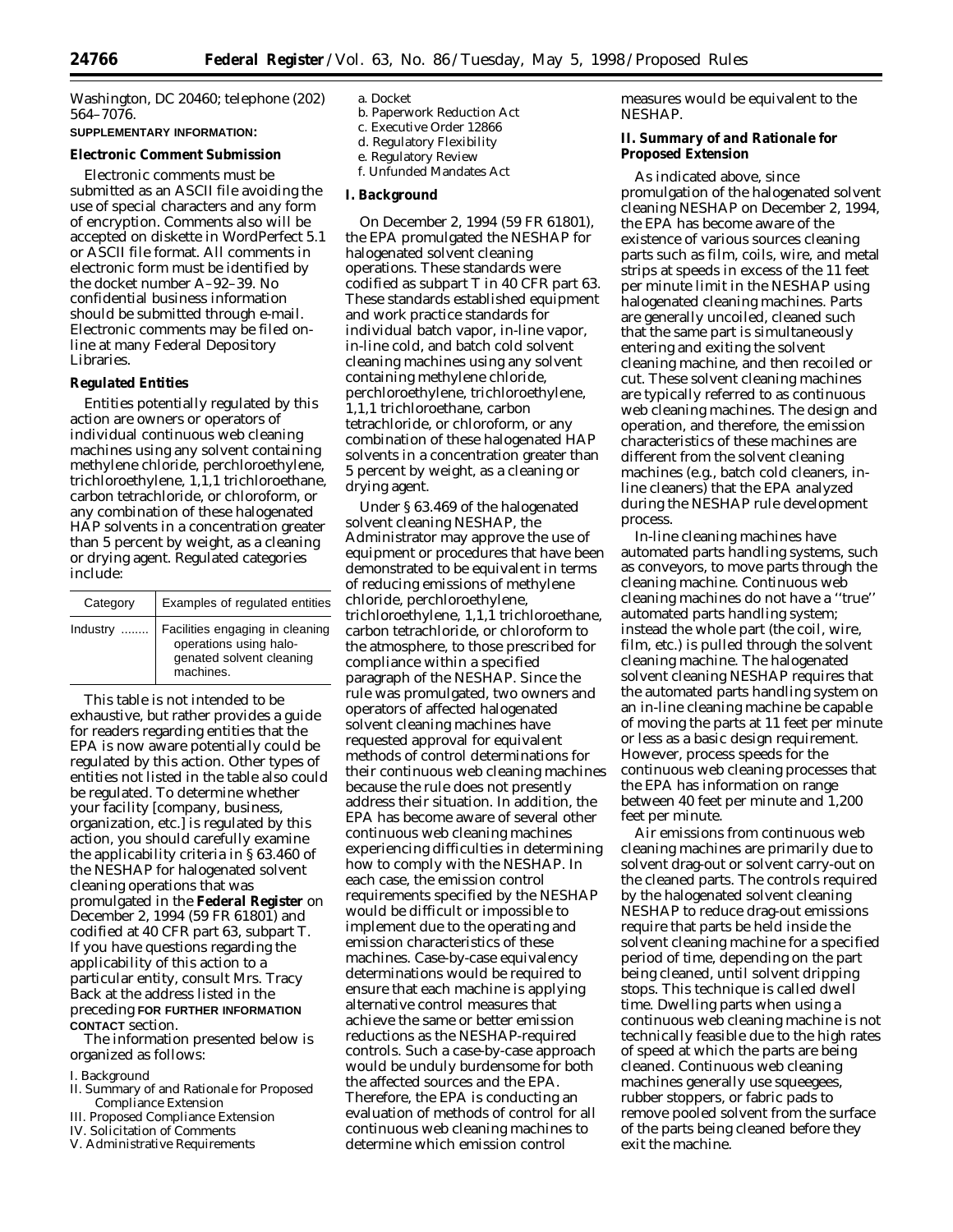In order for the EPA to evaluate methods of emission control for continuous web cleaning machines using halogenated HAP solvents, and therefore, better regulate HAP emissions from these machines, the Agency is proposing a temporary extension of the applicable compliance dates.

## **III. Proposed Compliance Extension**

Elsewhere in today's **Federal Register**, the EPA is announcing a 3-month stay from the requirements of the halogenated solvent cleaning machine NESHAP for continuous web cleaning machines using halogenated HAP solvents for good cause pursuant to section  $553(b)(3)(B)$  of the Administrative Procedures Act. However, the EPA may not be able to complete evaluation of equivalent methods of control for continuous web cleaning machines and any appropriate curative regulatory action to the rule within 3 months. If the EPA does not complete the equivalency determination and rulemaking in this timeframe, then it will be necessary to temporarily extend the applicable compliance dates until the EPA completes final rulemaking action. By this action the EPA proposes, pursuant to section  $301(a)(1)$  of the Clean Air Act (CAA), 42 U.S.C. 7601(a)(1), a temporary extension of the compliance dates for continuous web cleaning machines using halogenated HAP solvents. The EPA is proposing to extend the compliance dates to August 3, 1999, 1 year after the 3-month stay.

#### **IV. Solicitation of Comments**

The EPA specifically requests comment on the following issues:

1. Applications in which continuous web cleaning machines are used. Information supplied should include industries that use these machines, types of products cleaned (e.g., material out of which parts are made, size of parts), types of solvents used for cleaning, and a general description of the cleaning process.

2. Design and operational parameters of continuous web solvent cleaning machines. Information supplied should include machine dimensions, solvent capacity, rate of speed at which parts are cleaned, estimate of solvent usage on a yearly basis, solvent application method (e.g., spraying, flooding), and any other information relevant to the design and operation of the solvent cleaning machine.

3. Emission reduction techniques/ controls used on continuous web cleaning machines. Information supplied should include control efficiencies, monitoring parameters and procedures, and costs of the controls (e.g., capital costs, operating costs).

## **V. Administrative Requirements a. Docket**

## *A. Docket*

A–92–39 is an organized and complete file of all of the information submitted to, or otherwise considered by, the EPA in the development of this rulemaking. The docket is a dynamic file, since material is added throughout the rulemaking development. The docketing system is intended to allow members of the public to readily identify and locate documents to enable them to participate effectively in the rulemaking process. The contents of the docket serves as the record in case of judicial review (except for interagency review materials)  $(S307(d)(7)(A)$  of the CAA, 42 U.S.C. 7607(d)(7)(A)).

### *B. Paperwork Reduction Act*

There are no additional information collection requirements contained in this proposal. Therefore, approval under the provisions of the Paperwork Reduction Act, 44 U.S.C. 3501, *et seq.*, is not required.

### *C. Executive Order 12866*

Under Executive Order 12866, the EPA is required to determine whether a regulation is ''significant,'' and therefore, subject to Office of Management and Budget review and the requirements of this Executive Order to prepare a regulatory impact analysis. The Executive Order defines ''significant regulatory action'' as one that is likely to result in a rule that may (1) have an annual effect on the economy of \$100 million or more, or adversely affect in a material way the economy, a sector of the economy, productivity, competition, jobs, the environment, public health or safety, or State, local, or Tribal governments or communities; (2) create a serious inconsistency or otherwise interfere with an action taken or planned by another agency; (3) materially alter the budgetary impact of entitlements, grants, user fees, or loan programs or the rights and obligations of recipients thereof; or (4) raise novel legal or policy issues arising out of legal mandates, the President's priorities, or the principles set forth in the Executive Order.

Pursuant to the terms of Executive Order 12866, it has been determined that this action is not a ''significant regulatory action'' within the meaning of the Executive Order because it proposes a temporary extension of the applicable compliance dates beyond the 3 months of the stay for up to 1 year to

complete evaluation of equivalent methods of control for continuous web cleaning machines using halogenated HAP solvents.

## *D. Regulatory Flexibility*

Pursuant to section 605(b) of the Regulatory Flexibility Act, 5 U.S.C. 605(b), I certify that this rule will not have a significant economic impact on a substantial number of small entities. This notice proposes a temporary extension of the applicable compliance dates beyond the 3 months of the stay for up to 1 year to complete equivalent methods of control determinations for continuous web cleaning machines using halogenated HAP solvents. This proposal will not place any additional requirements on any entity affected by this rule, including small entities. Therefore, these amendments will not have a significant impact on a substantial number of small entities.

Under the Regulatory Flexibility Act, an agency is not required to prepare a regulatory flexibility analysis for a rule that the agency head certifies will not have a significant economic impact on a substantial number of small entities. Consequently, a regulatory flexibility analysis is not required and has not been prepared.

#### *E. Regulatory Review*

In accordance with sections  $112(d)(6)$ and 112(f)(2) of the CAA, 42 U.S.C.  $7412(d)(6)$  and  $7412(f)(2)$ , this regulation will be reviewed within 8 years of the date of promulgation. This review may include an assessment of such factors as evaluation of the residual health risk, any overlap with other programs, the existence of alternative methods of control, enforceability, improvements in emission control technology and health data, and recordkeeping and reporting requirements.

### *F. Unfunded Mandates Act*

The economic impact analysis performed for the original rule showed that the economic impacts from implementation of the promulgated standards would not be ''significant'' as defined in Executive Order 12866. No changes are being made in these amendments that would increase the economic impacts. The EPA prepared the following statement of the impact of the original rule in response to the requirements of the Unfunded Mandates Reform Act.

There are no Federal funds available to assist State, local, and Tribal governments in meeting these costs. There are important benefits from volatile organic compounds and HAP emission reductions because these